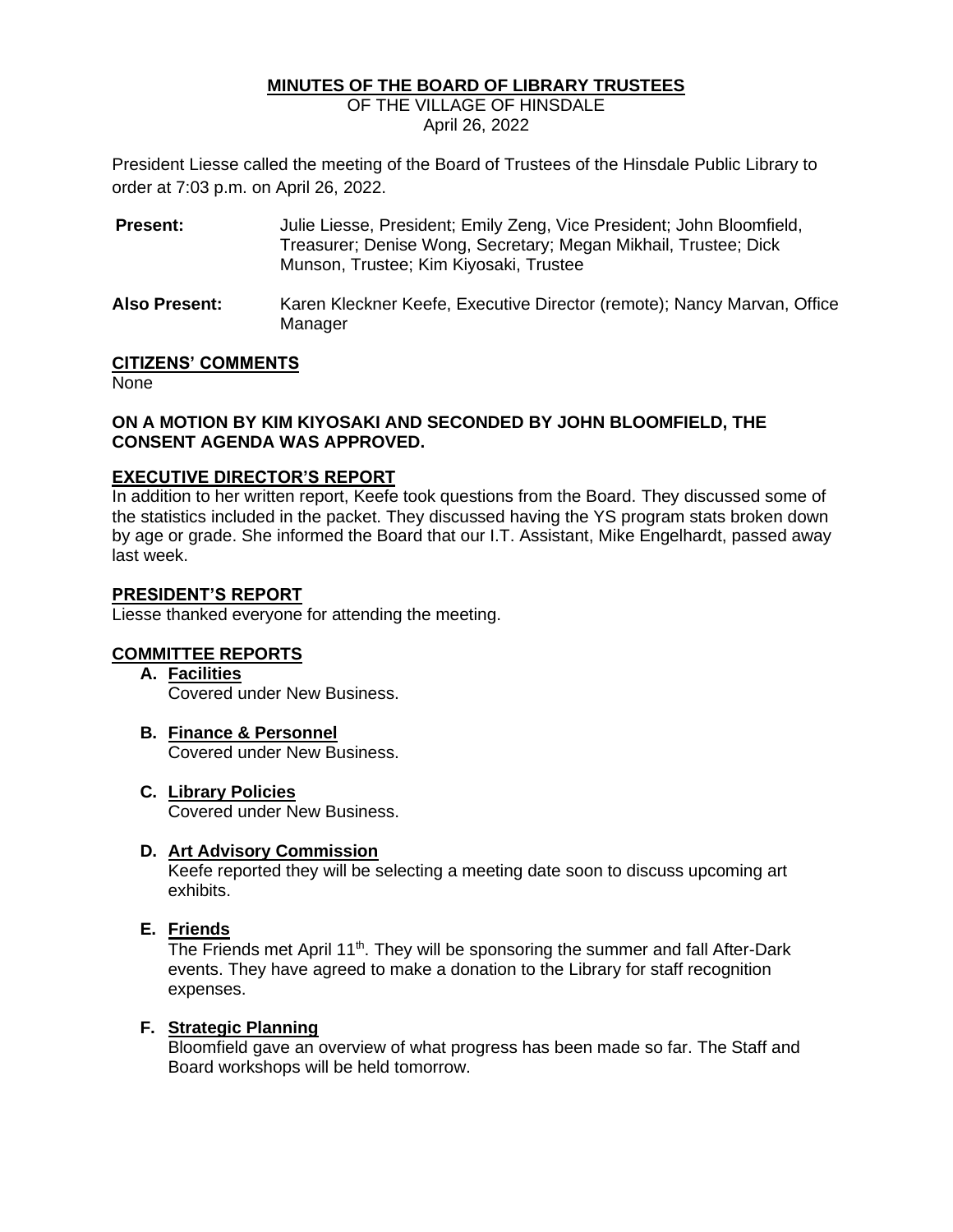## **UNFINISHED BUSINESS**

### **NEW BUSINESS**

A. Purchasing and Authority to Spend Policy Red-lined and clean copies of the policy were included in the packet and changes were reviewed with the Board.

# **ON A MOTION BY MEGAN MIKHAIL AND SECONDED BY KIM KIYOSAKI, THE BOARD UNANIMOUSLY APPROVED THE PURCHASING AND AUTHORITY TO SPEND POLICY AS AMENDED.**

B. Staff and Board Recognition Policy

The goal of this new policy is to make staff recognition expenditures be very transparent. The Library will provide \$1,000 per year for certain performance and milestone recognition expenses. The Friends approved donating up to \$3,000 per year for expenses that fall outside of the Board's guidelines for spending budgeted library funds. Keefe will have the Village include another budget line for the staff recognition line that comes from the Friends or any other external donation. Staff will request a check from the Friends every 6 months for the expenses that have been incurred.

# **ON A MOTION BY KIM KIYOSAKI AND SECONDED BY MEGAN MIKHAIL, THE BOARD UNANIMOUSLY APPROVED THE STAFF AND BOARD RECOGNITION POLICY AS AMENDED.**

C. Terrance Electric Lighting Proposal Keefe reviewed the proposal from Terrance Electric with the Board. This project is to replace the fluorescent bulbs with drivers and LED bulbs. This will be done throughout the library until the funds are spent. They will not replace any in the CMR at this time. This expense will be paid out of the capital fund.

# **ON A MOTION BY JOHN BLOOMFIELD AND SECONDED BY DENISE WONG, THE BOARD UNANIMOUSLY APPROVED THE PROPOSAL FROM TERRANCE ELECTRIC TO INSTALL LED LIGHTS IN THE LIBRRARY FOR A COST NOT TO EXCEED \$10,000.00.**

D. Library Open on Sunday, May 29

Liesse explained that the high school has finals the week after Memorial Day. When the library closed dates were approved last Fall, this was not on their calendar. We normally would be closed the Sunday before Memorial Day. Remaining open would allow the students to take advantage of our Final Services program to study.

# **ON A MOTION BY MEGAN MIKHAIL AND SECONDED BY EMILY ZENG, THE BOARD UNANIMOUSLY APPROVED HAVING THE LIBRARY REMAIN OPEN THE SUNDAY BEFORE MEMORIAL DAY.**

E. Internal Controls Review

Marvan provided an overview of how supply orders are processed and paid. Orders are accepted only from the Manager who oversees that budget line. Invoices are routed to the Managers for confirmation of receipt as well as authorizing payment. Once approved, they are entered into the Munis system where Keefe has final approval.

F. Executive Session Minutes Semi-Annual Review All the executive sessions to be reviewed deal with personnel issues.